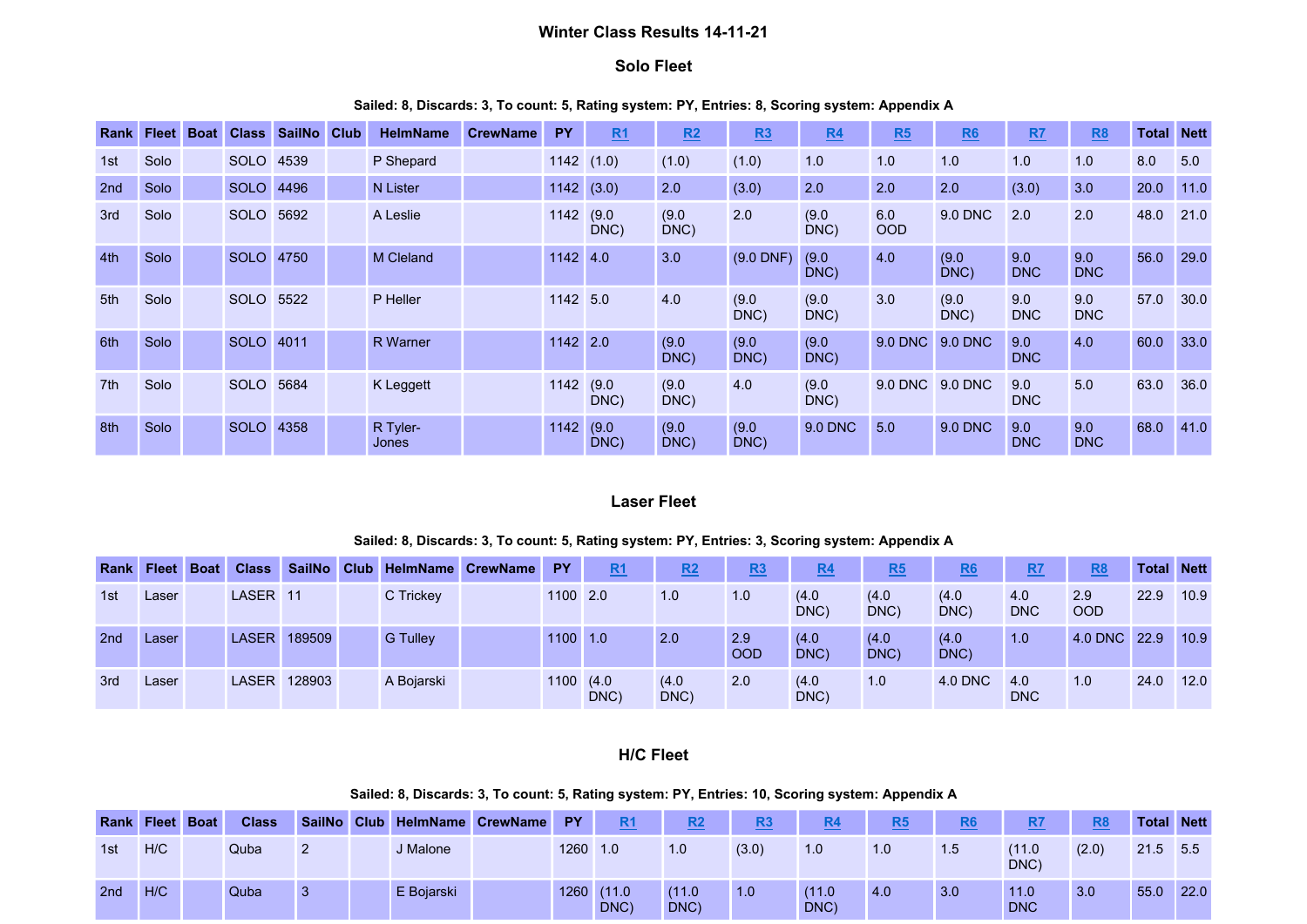| Rank             | <b>Fleet</b> | <b>Boat</b> | <b>Class</b>  | <b>SailNo</b>  | <b>Club</b> | <b>HelmName</b>  | <b>CrewName</b>  | <b>PY</b> | R1             | R2             | R3             | R <sub>4</sub>     | R5                 | R6                 | R7                 | R8                 | <b>Total</b> | <b>Nett</b> |
|------------------|--------------|-------------|---------------|----------------|-------------|------------------|------------------|-----------|----------------|----------------|----------------|--------------------|--------------------|--------------------|--------------------|--------------------|--------------|-------------|
| 3rd              | H/C          |             | Quba          | $\mathbf 1$    |             | J Cooke          |                  | 1260      | 2.0            | (11.0)<br>DNC) | 4.0            | 2.0                | (11.0)<br>DNC)     | (11.0)<br>DNC)     | 11.0<br><b>DNC</b> | 11.0<br><b>DNC</b> | 63.0         | 30.0        |
| 4th              | H/C          |             | <b>COMET</b>  | 749            |             | D Armson         |                  | 1210      | (11.0)<br>DNC) | (11.0)<br>DNC) | (11.0)<br>DNC) | 11.0<br><b>DNC</b> | 11.0<br><b>DNC</b> | 11.0<br><b>DNC</b> | 11.0<br><b>DNC</b> | 1.0                | 78.0         | 45.0        |
| 5th              | H/C          |             | Quba          | 3              |             | A Bojarski       |                  | 1260      | (11.0)<br>DNC) | (11.0)<br>DNC) | (11.0)<br>DNC) | 11.0<br><b>DNC</b> | 11.0<br><b>DNC</b> | 1.5                | 11.0<br><b>DNC</b> | 11.0<br><b>DNC</b> | 78.5         | 45.5        |
| 6th              | H/C          |             | <b>TOPPER</b> | 32884          |             | J Stiles         |                  | 1365      | (11.0)<br>DNC) | (11.0)<br>DNC) | (11.0)<br>DNC) | 11.0<br><b>DNC</b> | 2.0                | 11.0<br><b>DNC</b> | 11.0<br><b>DNC</b> | 11.0<br><b>DNC</b> | 79.0         | 46.0        |
| 7th              | H/C          |             | Quba          | 3              |             | O Walters        |                  | 1260      | (11.0)<br>DNC) | (11.0)<br>DNC) | 2.0            | (11.0)<br>DNF)     | 11.0<br><b>DNF</b> | 11.0<br><b>DNC</b> | 11.0<br><b>DNC</b> | 11.0<br><b>DNC</b> | 79.0         | 46.0        |
| 8th              | H/C          |             | <b>TOPPER</b> | 15984          |             | S Roberts        |                  | 1365      | (11.0)<br>DNC) | (11.0)<br>DNC) | (11.0)<br>DNC) | 11.0<br><b>DNC</b> | 3.0                | 11.0<br><b>DNC</b> | 11.0<br><b>DNC</b> | 11.0<br><b>DNC</b> | 80.0         | 47.0        |
| 9 <sub>th</sub>  | H/C          |             | <b>GP14</b>   | 13184          |             | <b>R</b> Walters | <b>C</b> Walters | 1130      | (11.0)<br>DNC) | (11.0)<br>DNC) | (11.0)<br>DNC) | 11.0<br><b>DNC</b> | 5.0                | 11.0<br><b>DNC</b> | 11.0<br><b>DNC</b> | 11.0<br><b>DNC</b> | 82.0         | 49.0        |
| 10 <sub>th</sub> | H/C          |             | Laser<br>Pico | $\overline{1}$ |             | <b>R</b> Walters |                  | 1330      | (11.0)<br>DNC) | (11.0)<br>DNC) | (11.0)<br>DNF) | 11.0<br><b>DNC</b> | 11.0<br><b>DNF</b> | 11.0<br><b>DNC</b> | 11.0<br><b>DNC</b> | 11.0<br><b>DNC</b> | 88.0         | 55.0        |

## R1 - Solo Fleet - 26-09-21

### Start: Start 1, Finishes: Place

| <b>Rank</b>   | <b>Fleet</b> | <b>Boat</b> | <b>Class</b> | <b>SailNo</b> | <b>Club</b> | <b>HelmName</b> | <b>CrewName</b> | PY   | <b>Elapsed</b> | <b>Corrected</b> | <b>Points</b> |
|---------------|--------------|-------------|--------------|---------------|-------------|-----------------|-----------------|------|----------------|------------------|---------------|
|               | Solo         |             | <b>SOLO</b>  | 4539          |             | P Shepard       |                 | 1142 | 44.00          | 0.38.32          | 1.0           |
| $\mathcal{P}$ | Solo         |             | <b>SOLO</b>  | 4011          |             | <b>R</b> Warner |                 | 1142 | 51.45          | 0.45.19          | 2.0           |
| 3             | Solo         |             | <b>SOLO</b>  | 4496          |             | N Lister        |                 |      | 1142 51.49     | 0.45.22          | 3.0           |
| 4             | Solo         |             | <b>SOLO</b>  | 4750          |             | M Cleland       |                 | 1142 | 52.12          | 0.45.43          | 4.0           |
| 5             | Solo         |             | <b>SOLO</b>  | 5522          |             | P Heller        |                 |      | 1142 51.55     | 0.53.02          | 5.0           |

# R2 - Solo Fleet - 03-10-21

| Rank           | <b>Fleet</b> | Boat Class  |      |           | SailNo Club HelmName CrewName | <b>PY</b> |            | <b>Elapsed Corrected</b> | <b>Points</b> |
|----------------|--------------|-------------|------|-----------|-------------------------------|-----------|------------|--------------------------|---------------|
|                | Solo         | <b>SOLO</b> | 4539 | P Shepard |                               |           | 1142 46.32 | 0.40.45                  | 1.0           |
|                | Solo         | <b>SOLO</b> | 4496 | N Lister  |                               |           | 1142 50.56 | 0.44.36                  | 2.0           |
| 3              | Solo         | <b>SOLO</b> | 4750 | M Cleland |                               |           | 1142 47.48 | 0.50.14                  | 3.0           |
| $\overline{4}$ | Solo         | <b>SOLO</b> | 5522 | P Heller  |                               |           | 1142 58.08 | 0.50.54                  | 4.0           |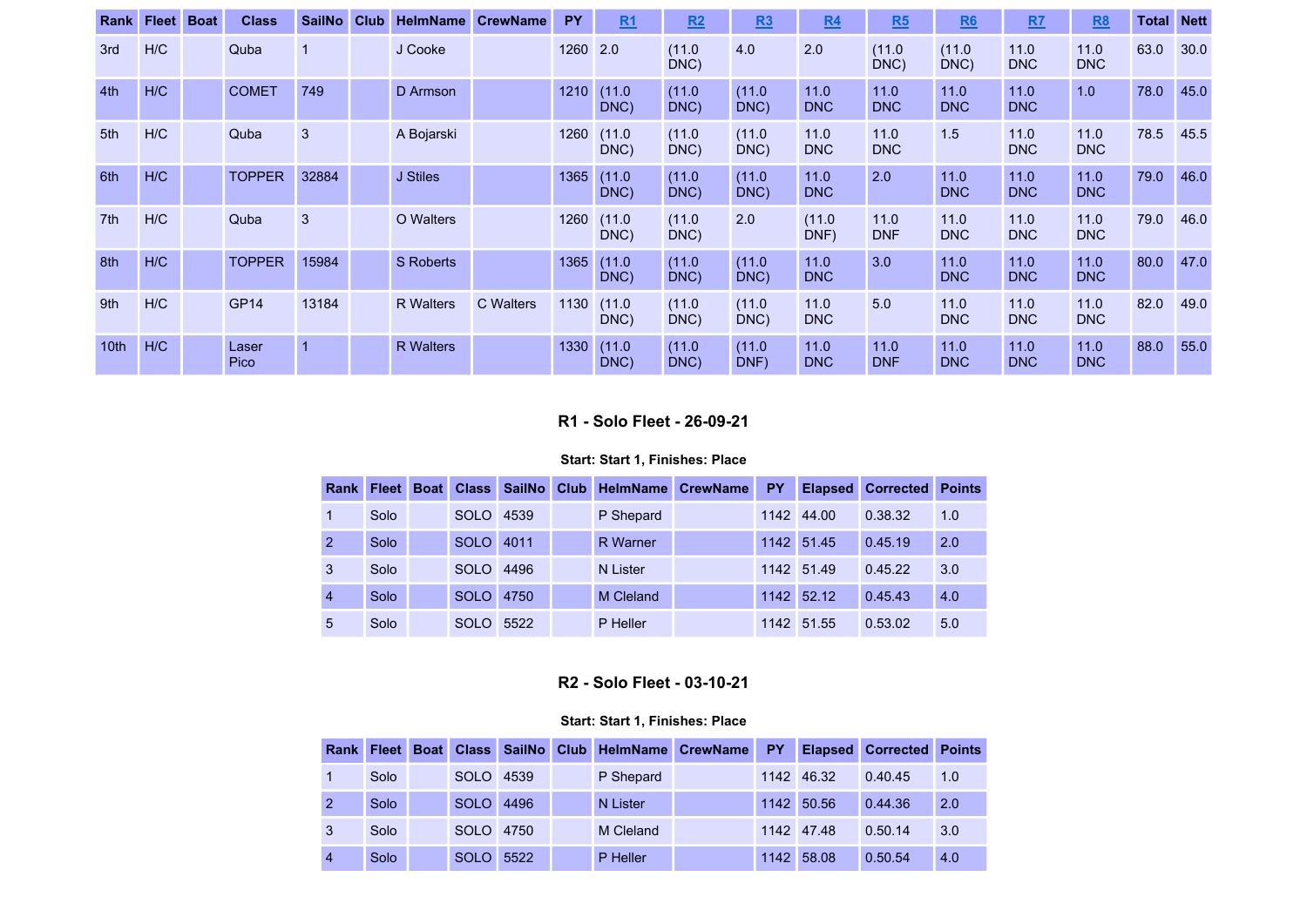### R3 - Solo Fleet - 10-10-21

#### Start: Start 1, Finishes: Place

| Rank           | <b>Fleet</b> | <b>Boat Class</b> | <b>SailNo</b> | Club <sub>1</sub> | <b>HelmName</b> | <b>CrewName</b> | <b>PY</b> | <b>Elapsed</b> | <b>Corrected</b> | <b>Points</b> |
|----------------|--------------|-------------------|---------------|-------------------|-----------------|-----------------|-----------|----------------|------------------|---------------|
|                | Solo         | <b>SOLO</b>       | 4539          |                   | P Shepard       |                 |           | 1142 51.16     | 0.44.54          | 1.0           |
| $\mathcal{P}$  | Solo         | <b>SOLO</b>       | 5692          |                   | A Leslie        |                 |           | 1142 52.02     | 0.45.34          | 2.0           |
| 3              | Solo         | <b>SOLO</b>       | 4496          |                   | N Lister        |                 |           | 1142 54.00     | 0.47.17          | 3.0           |
| $\overline{4}$ | Solo         | <b>SOLO</b>       | 5684          |                   | K Leggett       |                 |           | 1142 58.51     | 0.51.32          | 4.0           |
| 5              | Solo         | <b>SOLO</b>       | 4750          |                   | M Cleland       |                 | 1142 DNF  |                |                  | 9.0           |

# R4 - Solo Fleet - 17-10-21

### Start: Start 1, Finishes: Place

|                   |           |  | Rank Fleet Boat Class SailNo Club HelmName CrewName PY Elapsed Corrected Points |  |            |         |     |
|-------------------|-----------|--|---------------------------------------------------------------------------------|--|------------|---------|-----|
| Solo              | SOLO 4539 |  | P Shepard                                                                       |  | 1142 37.00 | 0.32.24 | 1.0 |
| Solo <sup>'</sup> | SOLO 4496 |  | N Lister                                                                        |  | 1142 40.20 | 0.35.19 | 2.0 |

## R5 - Solo Fleet - 24-10-21

## Start: Start 1, Finishes: Place

| <b>Rank</b>   | <b>Fleet</b> | <b>Boat</b> | Class <sub>1</sub> | <b>SailNo</b> | <b>Club</b> | <b>HelmName</b>  | <b>CrewName</b> | <b>PY</b> | <b>Elapsed</b> | <b>Corrected</b> | <b>Points</b> |
|---------------|--------------|-------------|--------------------|---------------|-------------|------------------|-----------------|-----------|----------------|------------------|---------------|
|               | Solo         |             | <b>SOLO</b>        | 4539          |             | P Shepard        |                 |           | 1142 48.43     | 0.42.40          | 1.0           |
| $\mathcal{P}$ | Solo         |             | SOLO <sup>1</sup>  | 4496          |             | N Lister         |                 |           | 1142 55.02     | 0.48.11          | 2.0           |
| 3             | Solo         |             | SOLO 5522          |               |             | P Heller         |                 |           | 1142 61.53     | 0.54.11          | 3.0           |
| 4             | Solo         |             | <b>SOLO</b>        | 4750          |             | <b>M</b> Cleland |                 |           | 1142 62.34     | 0.54.47          | 4.0           |
| 5             | Solo         |             | SOLO 4358          |               |             | R Tyler-Jones    |                 |           | 1142 50.20     | 0.55.06          | 5.0           |
| 6             | Solo         |             | <b>SOLO</b>        | 5692          |             | A Leslie         |                 |           | 1142 OOD       |                  | 6.0           |

# R6 - Solo Fleet - 31-10-21

|  |      |           |  |           | Rank Fleet Boat Class SailNo Club HelmName CrewName PY |            | <b>Elapsed Corrected Points</b> |     |
|--|------|-----------|--|-----------|--------------------------------------------------------|------------|---------------------------------|-----|
|  | Solo | SOLO 4539 |  | P Shepard |                                                        | 1142 32.47 | 0.28.42                         | 1.0 |
|  | Solo | SOLO 4496 |  | N Lister  |                                                        | 1142 35.37 | 0.31.11                         | 2.0 |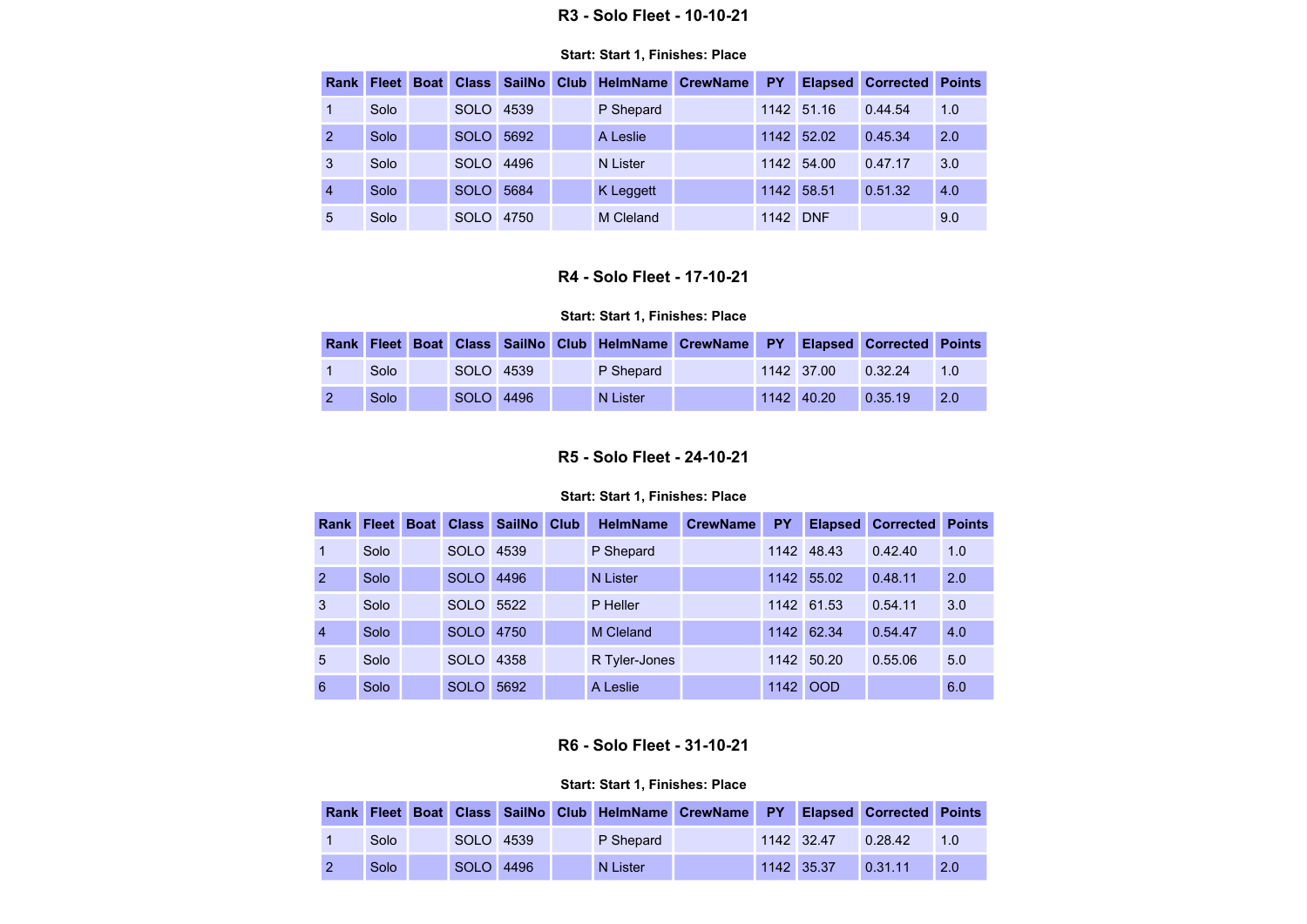#### R7 - Solo Fleet - 07-11-21

#### Start: Start 1, Finishes: Place

|              |      |           |  |           | Rank Fleet Boat Class SailNo Club HelmName CrewName PY Elapsed Corrected Points |              |         |     |
|--------------|------|-----------|--|-----------|---------------------------------------------------------------------------------|--------------|---------|-----|
|              | Solo | SOLO 4539 |  | P Shepard |                                                                                 | 1142 39.00   | 0.34.09 | 1.0 |
|              | Solo | SOLO 5692 |  | A Leslie  |                                                                                 | $1142$ 39.10 | 0.34.18 | 2.0 |
| $\mathbf{3}$ | Solo | SOLO 4496 |  | N Lister  |                                                                                 | 1142 40.56   | 0.35.51 | 3.0 |

## R8 - Solo Fleet - 14-11-21

#### Start: Start 1, Finishes: Place

| Rank | <b>Fleet</b> | <b>Boat</b> | <b>Class</b> | <b>SailNo</b> | <b>Club</b> |                 | <b>HelmName CrewName</b> | <b>PY</b> | <b>Elapsed</b> | <b>Corrected</b> | <b>Points</b> |
|------|--------------|-------------|--------------|---------------|-------------|-----------------|--------------------------|-----------|----------------|------------------|---------------|
|      | Solo         |             | <b>SOLO</b>  | 4539          |             | P Shepard       |                          |           | 1142 38.12     | 0.33.27          | 1.0           |
|      | Solo         |             | <b>SOLO</b>  | 5692          |             | A Leslie        |                          |           | 1142 38.41     | 0.33.52          | 2.0           |
| 3    | Solo         |             | <b>SOLO</b>  | 4496          |             | N Lister        |                          |           | 1142 40.00     | 0.35.02          | 3.0           |
|      | Solo         |             | <b>SOLO</b>  | 4011          |             | <b>R</b> Warner |                          |           | 1142 42.56     | 0.37.36          | 4.0           |
| 5    | Solo         |             | SOLO         | 5684          |             | K Leggett       |                          |           | 1142 45.19     | 0.39.41          | 5.0           |

# R1 - Laser Fleet - 26-09-21

#### Start: Start 1, Finishes: Place

|  |       |          |              | Rank Fleet Boat Class SailNo Club HelmName CrewName PY Elapsed Corrected Points |  |            |         |            |
|--|-------|----------|--------------|---------------------------------------------------------------------------------|--|------------|---------|------------|
|  | Laser |          | LASER 189509 | <b>G</b> Tullev                                                                 |  | 1100 57.19 | 0.52.06 | 1.0        |
|  | Laser | LASER 11 |              | C Trickey                                                                       |  | 1100 65.10 | 0.59.15 | <b>2.0</b> |

## R2 - Laser Fleet - 03-10-21

#### Start: Start 1, Finishes: Place

|       |          |              | Rank Fleet Boat Class SailNo Club HelmName CrewName PY Elapsed Corrected Points |  |            |         |     |
|-------|----------|--------------|---------------------------------------------------------------------------------|--|------------|---------|-----|
| Laser | LASER 11 |              | C Trickev                                                                       |  | 1100 56.33 | 0.51.25 | 1.0 |
| Laser |          | LASER 189509 | <b>G</b> Tullev                                                                 |  | 1100 56.32 | 1.01.40 | 2.0 |

R3 - Laser Fleet - 10-10-21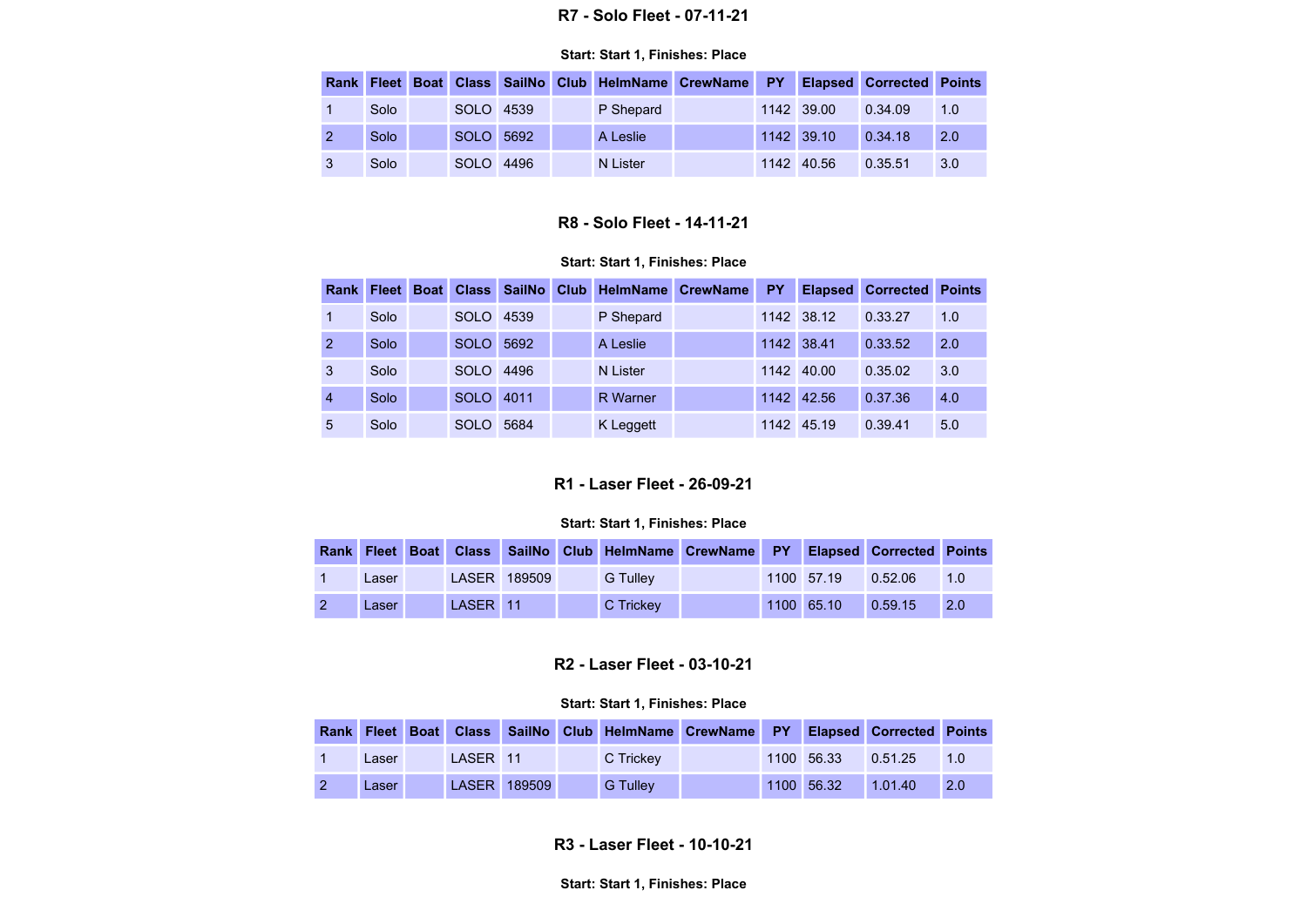|              |       |          |              | Rank Fleet Boat Class SailNo Club HelmName CrewName PY |  |            | <b>Elapsed Corrected Points</b> |     |
|--------------|-------|----------|--------------|--------------------------------------------------------|--|------------|---------------------------------|-----|
|              | Laser | LASER 11 |              | C Trickey                                              |  | 1100 58.57 | 0.53.35                         | 1.0 |
|              | Laser |          | LASER 128903 | A Bojarski                                             |  | 1100 59.27 | 0.54.03                         | 2.0 |
| $\mathbf{3}$ | Laser |          | LASER 189509 | G Tulley                                               |  | 1100 OOD   |                                 | 2.9 |

# R5 - Laser Fleet - 24-10-21

#### Start: Start 1, Finishes: Place

|       |  |              | Rank Fleet Boat Class SailNo Club HelmName CrewName PY Elapsed Corrected Points |  |                    |  |
|-------|--|--------------|---------------------------------------------------------------------------------|--|--------------------|--|
| Laser |  | LASER 128903 | A Boiarski                                                                      |  | 1100 64.51 0.58.57 |  |

## R7 - Laser Fleet - 07-11-21

#### Start: Start 1, Finishes: Place

|       |  |              |          | Rank Fleet Boat Class SailNo Club HelmName CrewName PY Elapsed Corrected Points |                      |     |
|-------|--|--------------|----------|---------------------------------------------------------------------------------|----------------------|-----|
| Laser |  | LASER 189509 | G Tulley |                                                                                 | $1100$ 46.50 0.42.35 | 1.0 |

# R8 - Laser Fleet - 14-11-21

#### Start: Start 1, Finishes: Place

|  |       |          |              | Rank Fleet Boat Class SailNo Club HelmName CrewName PY Elapsed Corrected Points |  |              |         |     |
|--|-------|----------|--------------|---------------------------------------------------------------------------------|--|--------------|---------|-----|
|  | Laser |          | LASER 128903 | A Boiarski                                                                      |  | $1100$ 47.05 | 0.42.48 | 1.0 |
|  | Laser | LASER 11 |              | C Trickey                                                                       |  | 1100 OOD     |         | 2.9 |

# R1 - H/C Fleet - 26-09-21

### Start: Start 1, Finishes: Place

|     |                   |  | Rank Fleet Boat Class SailNo Club HelmName CrewName PY Elapsed Corrected Points |  |            |         |     |
|-----|-------------------|--|---------------------------------------------------------------------------------|--|------------|---------|-----|
| H/C | Quba <sub>2</sub> |  | J Malone                                                                        |  | 1260 55.51 | 0.44.20 | 1.0 |
| H/C | Quba              |  | J Cooke                                                                         |  | 1260 55.51 | 1.06.29 | 2.0 |

# R2 - H/C Fleet - 03-10-21

|  |  |  |  |  |  | Rank Fleet Boat Class SailNo Club HelmName CrewName PY Elapsed Corrected Points |  |  |  |  |  |
|--|--|--|--|--|--|---------------------------------------------------------------------------------|--|--|--|--|--|
|--|--|--|--|--|--|---------------------------------------------------------------------------------|--|--|--|--|--|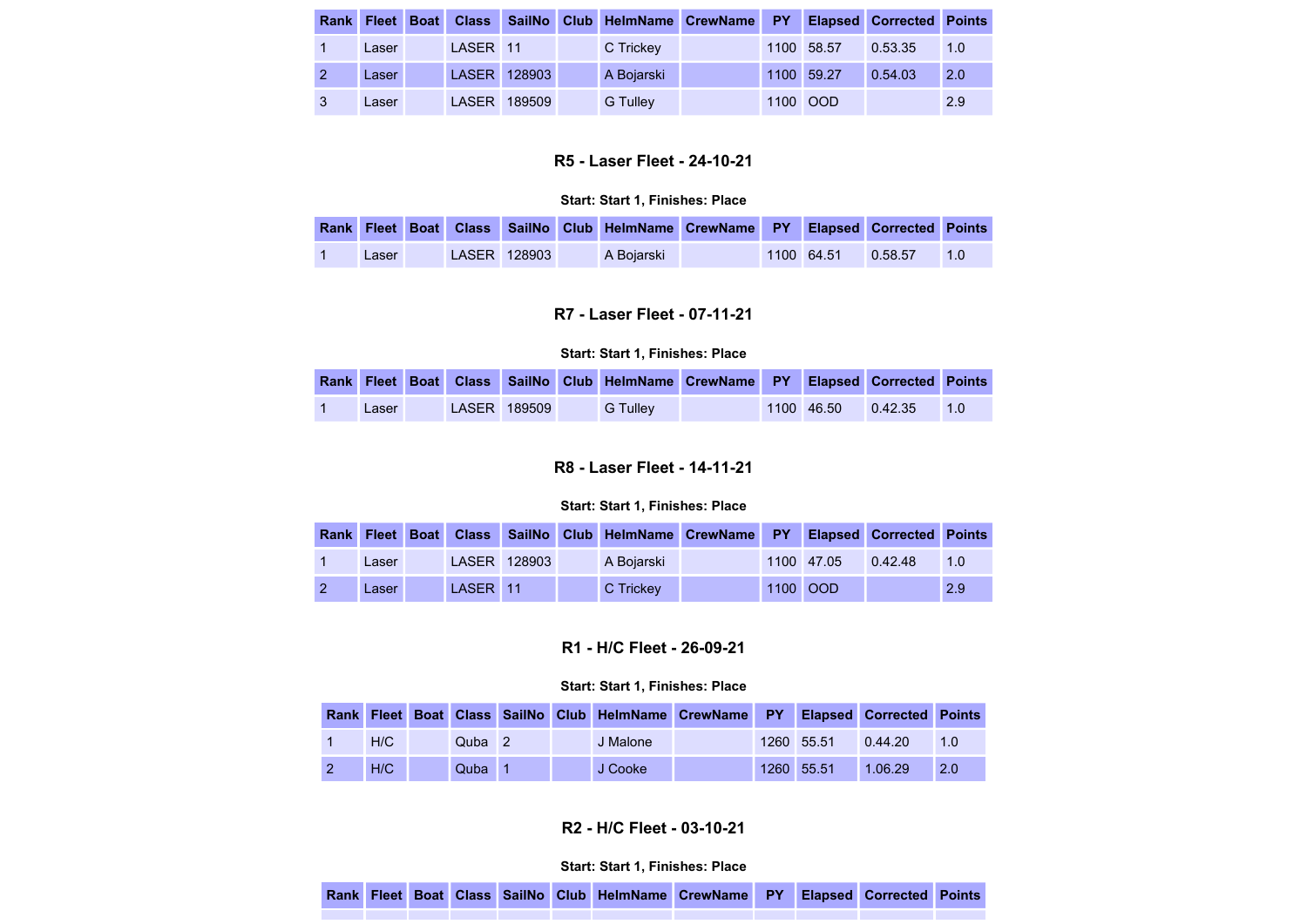|     |        |  | Rank Fleet Boat Class SailNo Club HelmName CrewName PY Elapsed Corrected Points |  |              |                   |       |
|-----|--------|--|---------------------------------------------------------------------------------|--|--------------|-------------------|-------|
| H/C | Quba 2 |  | J Malone                                                                        |  | $1260$ 54.52 | $\bigcup 0.43.33$ | . 1 O |

# R3 - H/C Fleet - 10-10-21

#### Start: Start 1, Finishes: Place

|                | Rank Fleet | <b>Boat</b> | <b>Class</b> | <b>SailNo</b> | Club | <b>HelmName</b>  | <b>CrewName</b> | <b>PY</b> | <b>Elapsed</b> | <b>Corrected</b> | <b>Points</b> |
|----------------|------------|-------------|--------------|---------------|------|------------------|-----------------|-----------|----------------|------------------|---------------|
|                | H/C        |             | Quba         | 3             |      | E Bojarski       |                 | 1260      | 65.20          | 0.51.51          | 1.0           |
| $\mathcal{P}$  | H/C        |             | Quba         | 3             |      | O Walters        |                 | 1260      | 68.15          | 0.54.10          | 2.0           |
| 3              | H/C        |             | Quba         | 2             |      | J Malone         |                 | 1260      | 55.50          | 0.55.23          | 3.0           |
| $\overline{4}$ | H/C        |             | Quba         |               |      | J Cooke          |                 | 1260      | 68.20          | 1.07.47          | 4.0           |
| 5              | H/C        |             | Laser Pico   | -1            |      | <b>R</b> Walters |                 | 1330      | <b>DNF</b>     |                  | 11.0          |

## R4 - H/C Fleet - 17-10-21

#### Start: Start 1, Finishes: Place

|     |                   |  | Rank Fleet Boat Class SailNo Club HelmName CrewName PY Elapsed Corrected Points |  |            |         |      |
|-----|-------------------|--|---------------------------------------------------------------------------------|--|------------|---------|------|
| H/C | Quba <sub>2</sub> |  | J Malone                                                                        |  | 1260 44.50 | 0.35.35 | 1.0  |
| H/C | Quba              |  | J Cooke                                                                         |  | 1260 50.50 | 0.50.26 | 2.0  |
| H/C | Quba <sub>3</sub> |  | O Walters                                                                       |  | 1260 DNF   |         | 11.0 |

# R5 - H/C Fleet - 24-10-21

| <b>Rank</b>    | <b>Fleet</b> | <b>Boat</b> | <b>Class</b>     | <b>SailNo</b> | Club | <b>HelmName</b>  | <b>CrewName</b> | <b>PY</b> | <b>Elapsed</b> | <b>Corrected</b> | <b>Points</b> |
|----------------|--------------|-------------|------------------|---------------|------|------------------|-----------------|-----------|----------------|------------------|---------------|
| 1              | H/C          |             | Quba             | 2             |      | J Malone         |                 | 1260      | 57.44          | 0.45.49          | 1.0           |
| $\mathcal{P}$  | H/C          |             | <b>TOPPER</b>    | 32884         |      | J Stiles         |                 | 1365      | 52.20          | 0.51.07          | 2.0           |
| 3              | H/C          |             | <b>TOPPER</b>    | 15984         |      | <b>S</b> Roberts |                 |           | 1365 53.50     | 0.52.35          | 3.0           |
| $\overline{4}$ | H/C          |             | Quba             | 3             |      | E Bojarski       |                 | 1260      | 55.45          | 0.59.00          | 4.0           |
| 5              | H/C          |             | GP <sub>14</sub> | 13184         |      | <b>R</b> Walters | C Walters       | 1130      | 54.47          | 1.36.58          | 5.0           |
| 6              | H/C          |             | Quba             | 3             |      | O Walters        |                 | 1260      | <b>DNF</b>     |                  | 11.0          |
| 6              | H/C          |             | Laser Pico       | 1             |      | <b>R</b> Walters |                 | 1330      | <b>DNF</b>     |                  | 11.0          |